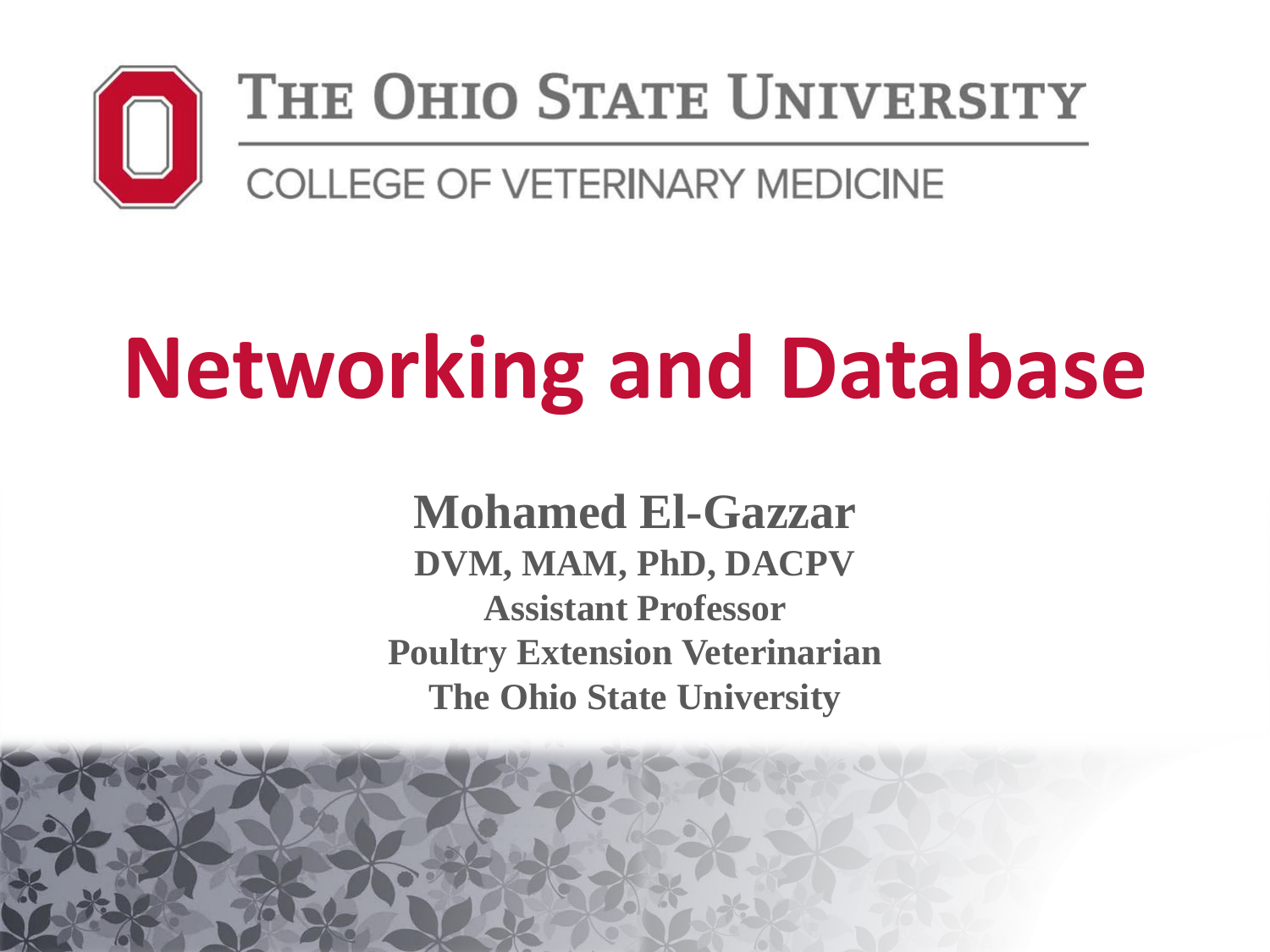# **Ohio Poultry Industry**

• Ohio is a large poultry state

• Second "First for now" Layers

• Ninth in Turkey

• Integrated broiler

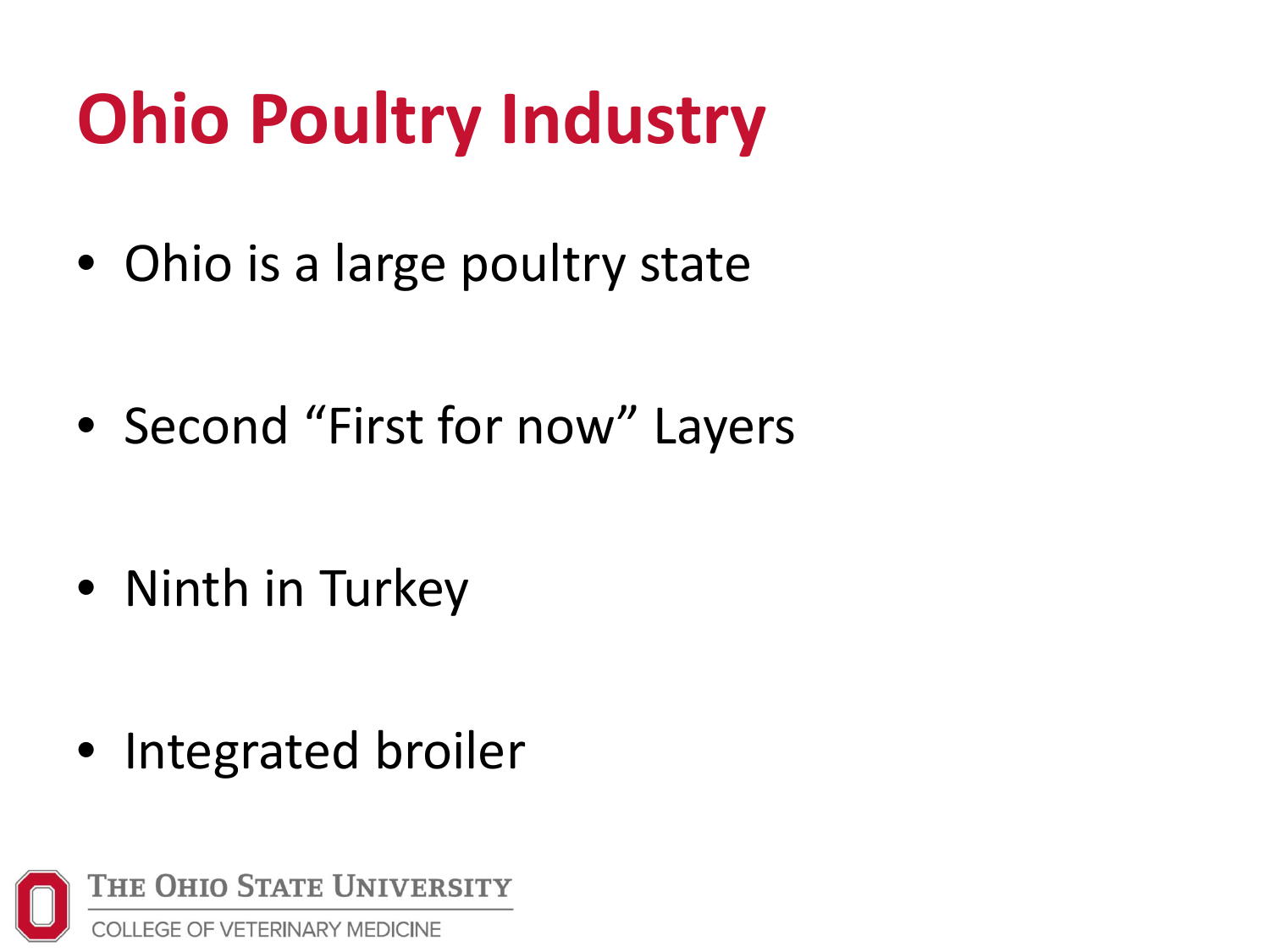# **Poultry Disease Control**

• No state wide effort

• No comprehensive Map

• little cross collaboration

• Little control preparedness

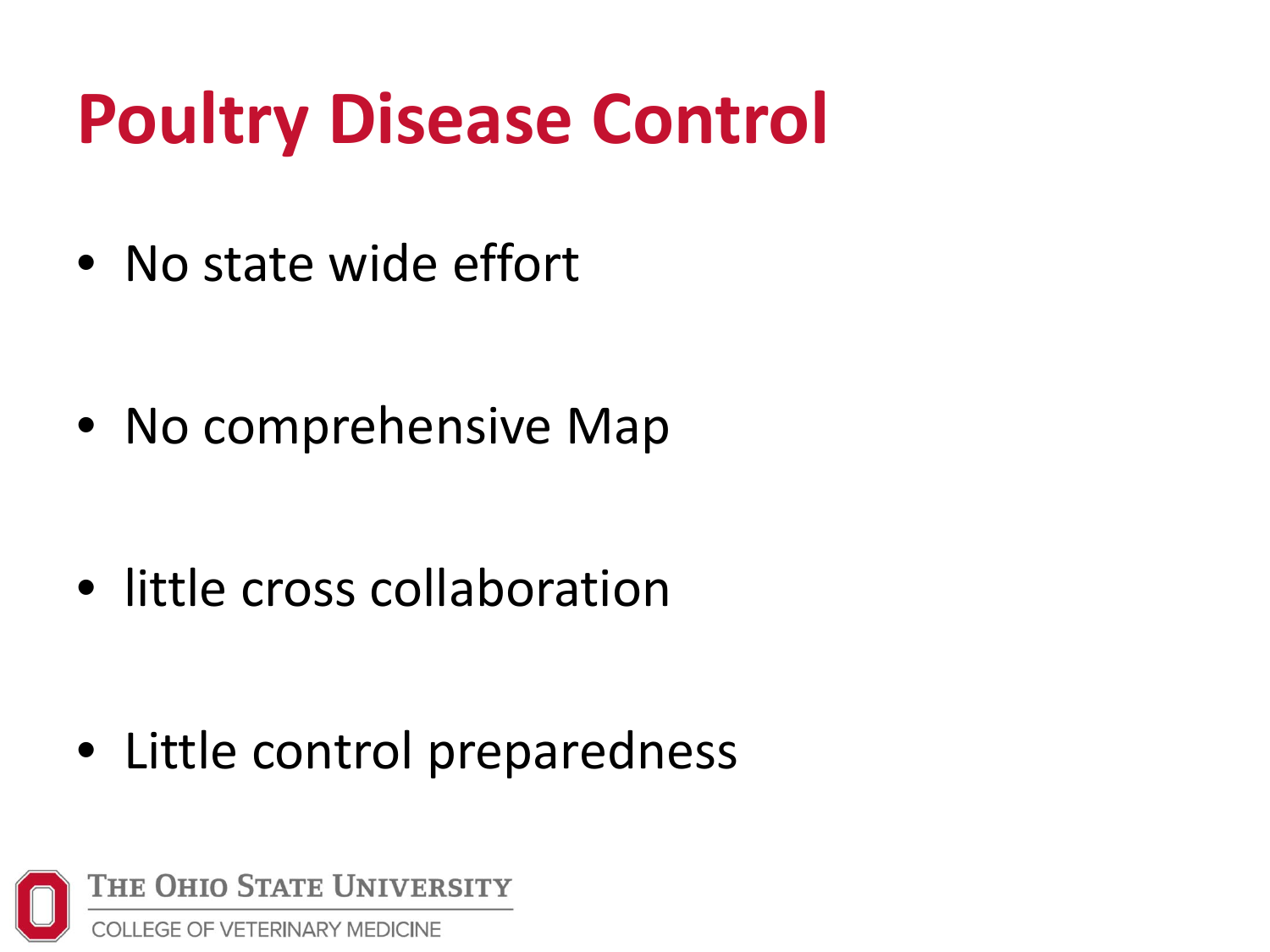# **Poultry Disease Network**

#### • Committee

- Poultry health professionals
- Diagnostic Laboratory
- Extension and Scientists
- Map the poultry industry
- Disease monitoring and database
- Disease Control

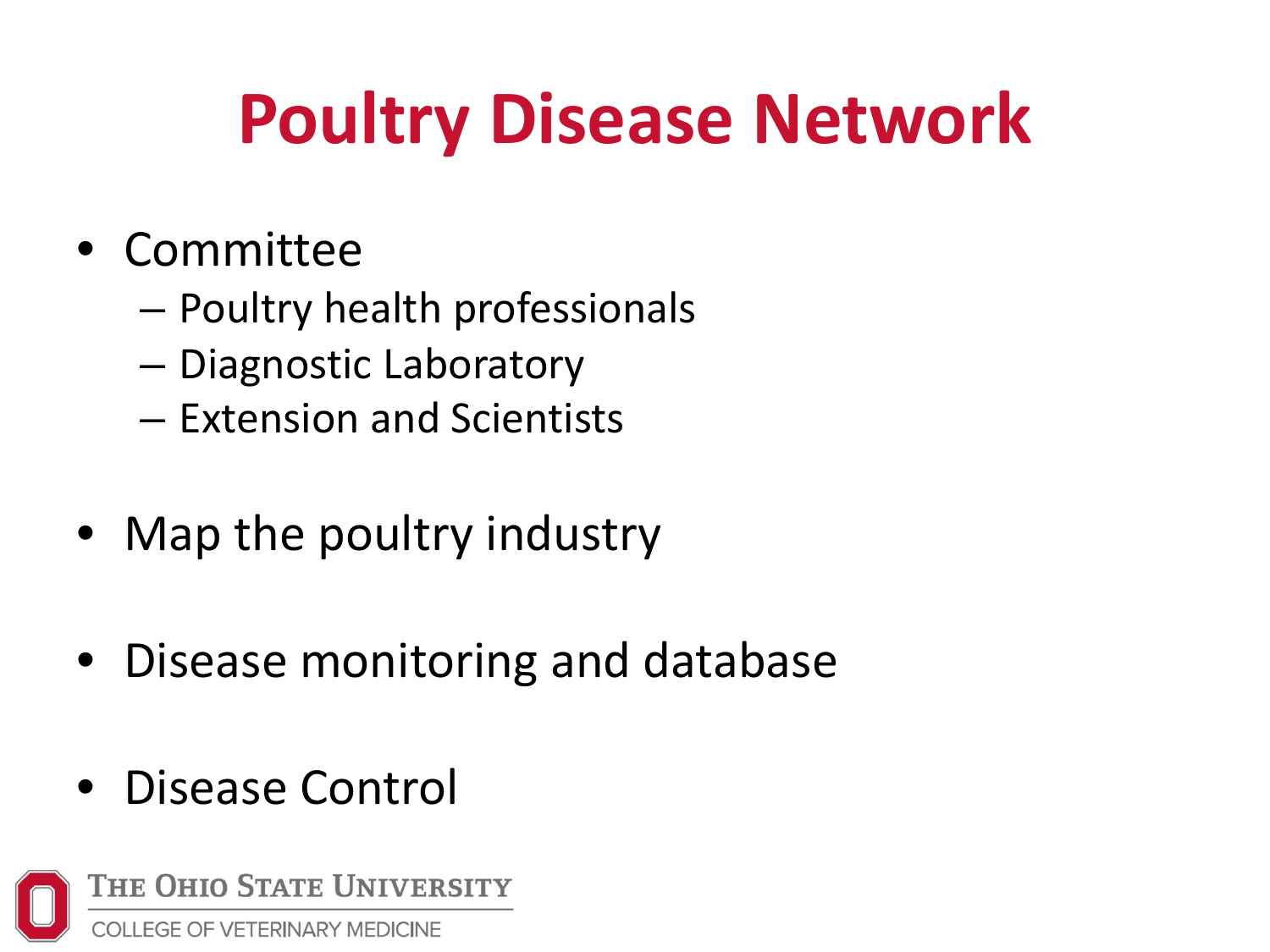### **Outcome**

- Poultry Production Map
- Temporal and geographical disease information
- Reporting system
- Disease control platform
- Scale to regional and national

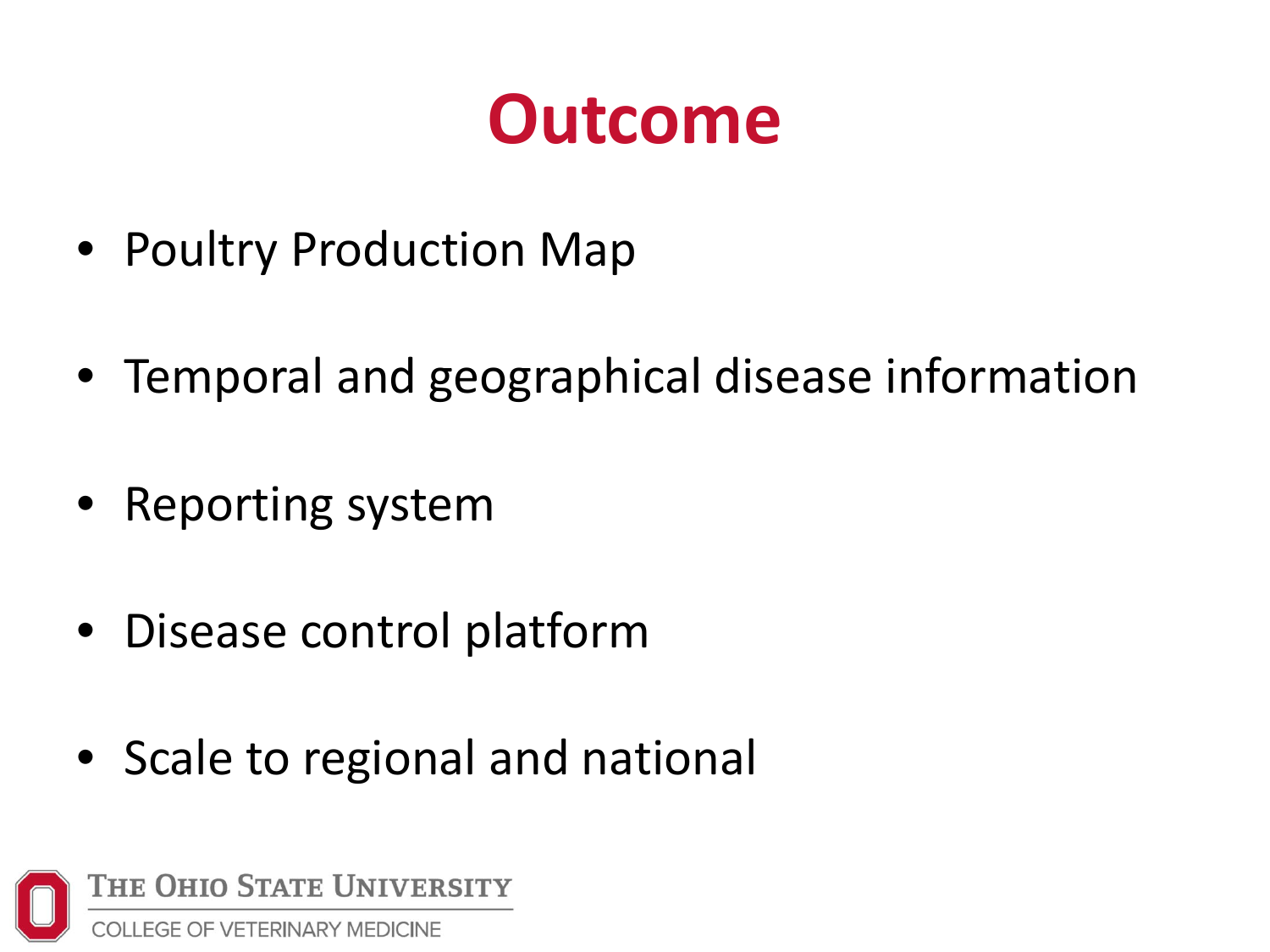

#### THE OHIO STATE UNIVERSITY

COLLEGE OF VETERINARY MEDICINE

# **Extension and Outreach**

**Mohamed El-Gazzar DVM, MAM, PhD, DACPV Assistant Professor Poultry Extension Veterinarian The Ohio State University**

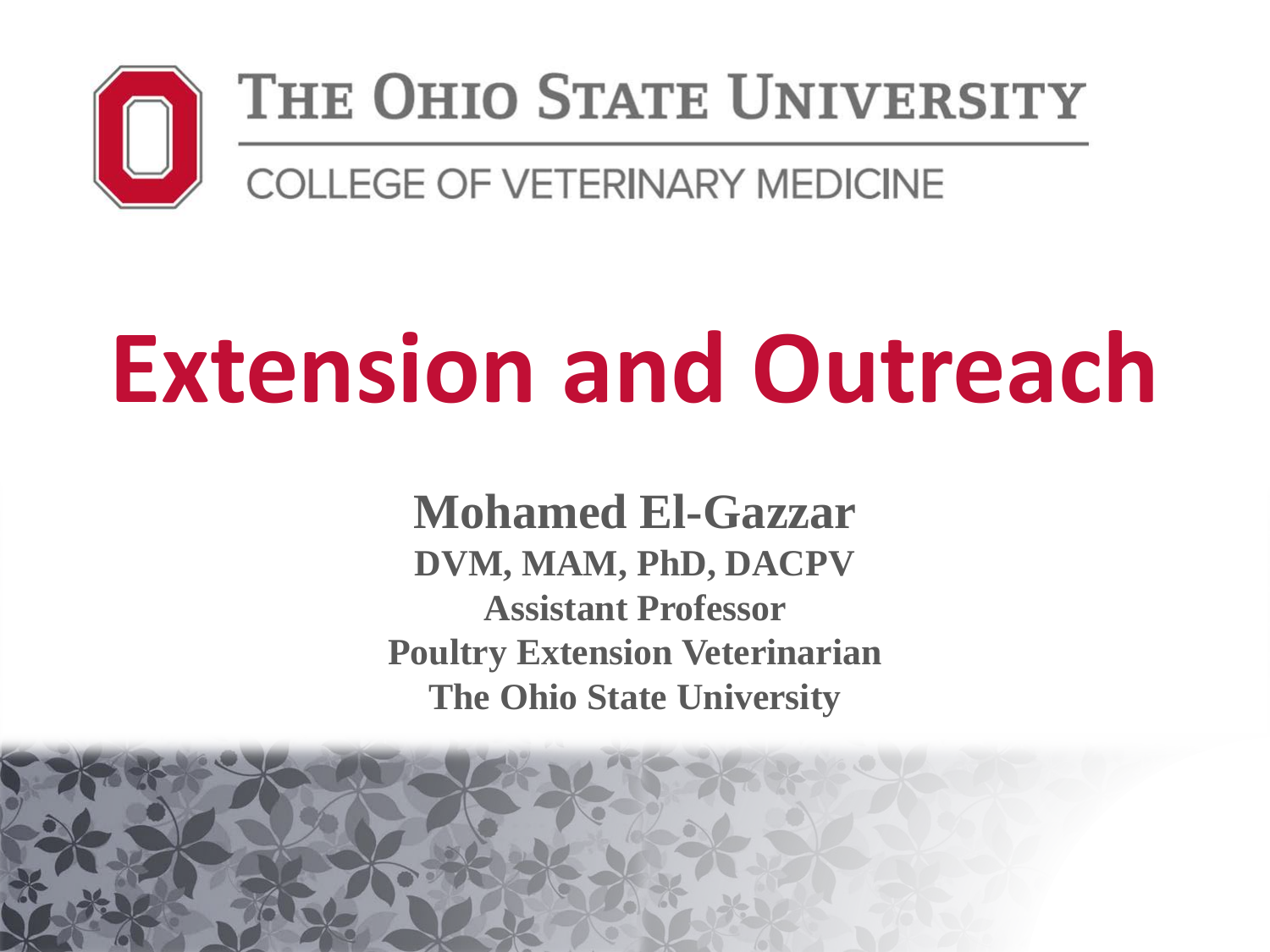## **Recent Social Trends**

• Organic and ABF

• Natural

• Local

• Revival of Non-commercial poultry

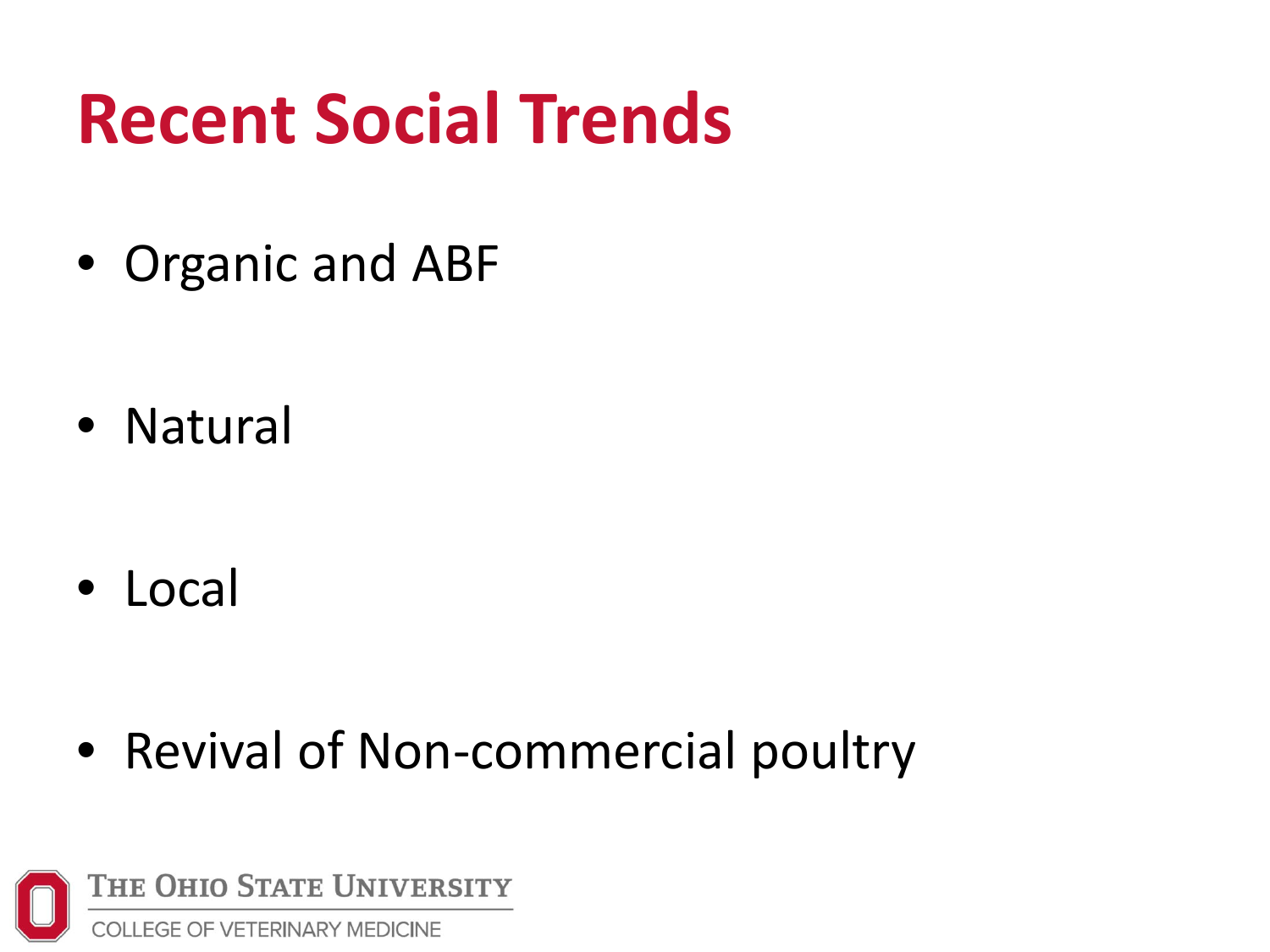# **Non-Commercial Poultry**

- Urban, suburban and rural
- Backyard, 4-H, fancy birds, small commercial
- Diverse Species
- Dispersed
- No consensus
- Free movement
- Difficult to reach

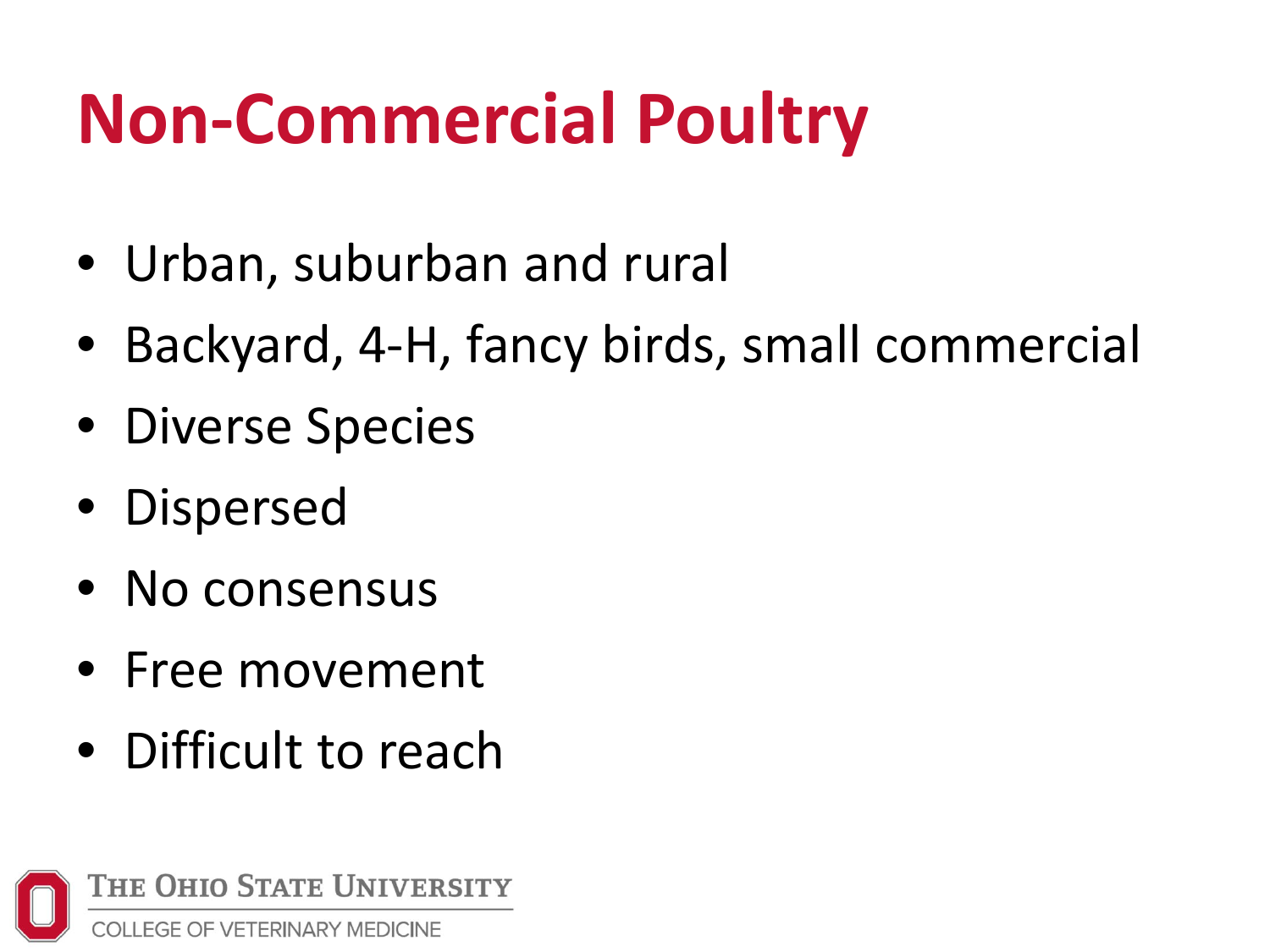# **Urban Chicken Ownership in Four U.S. Cities**

- Denver
- Los Angles
- Miami
- New York
	- Around 1% of all households
	- Quadruple (4%) within 5 years
	- Not enough veterinary services



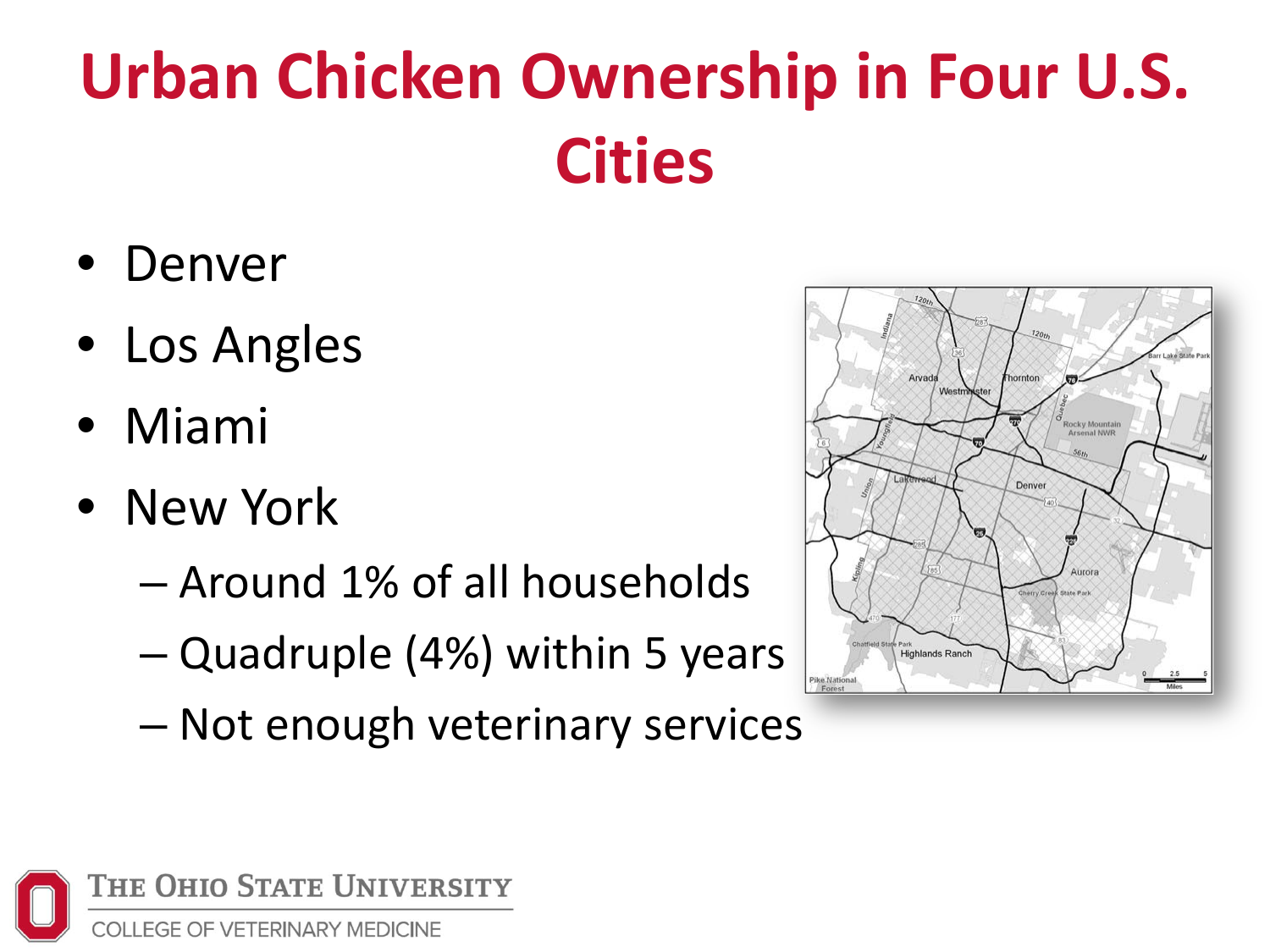# **Disease Outbreak**

- ILT
- Mycoplasma
- Coryza
- Pasteurella
- END
- EA/AM H5 HPAI

THE OHIO STATE UNIVERSITY **COLLEGE OF VETERINARY MEDICINE**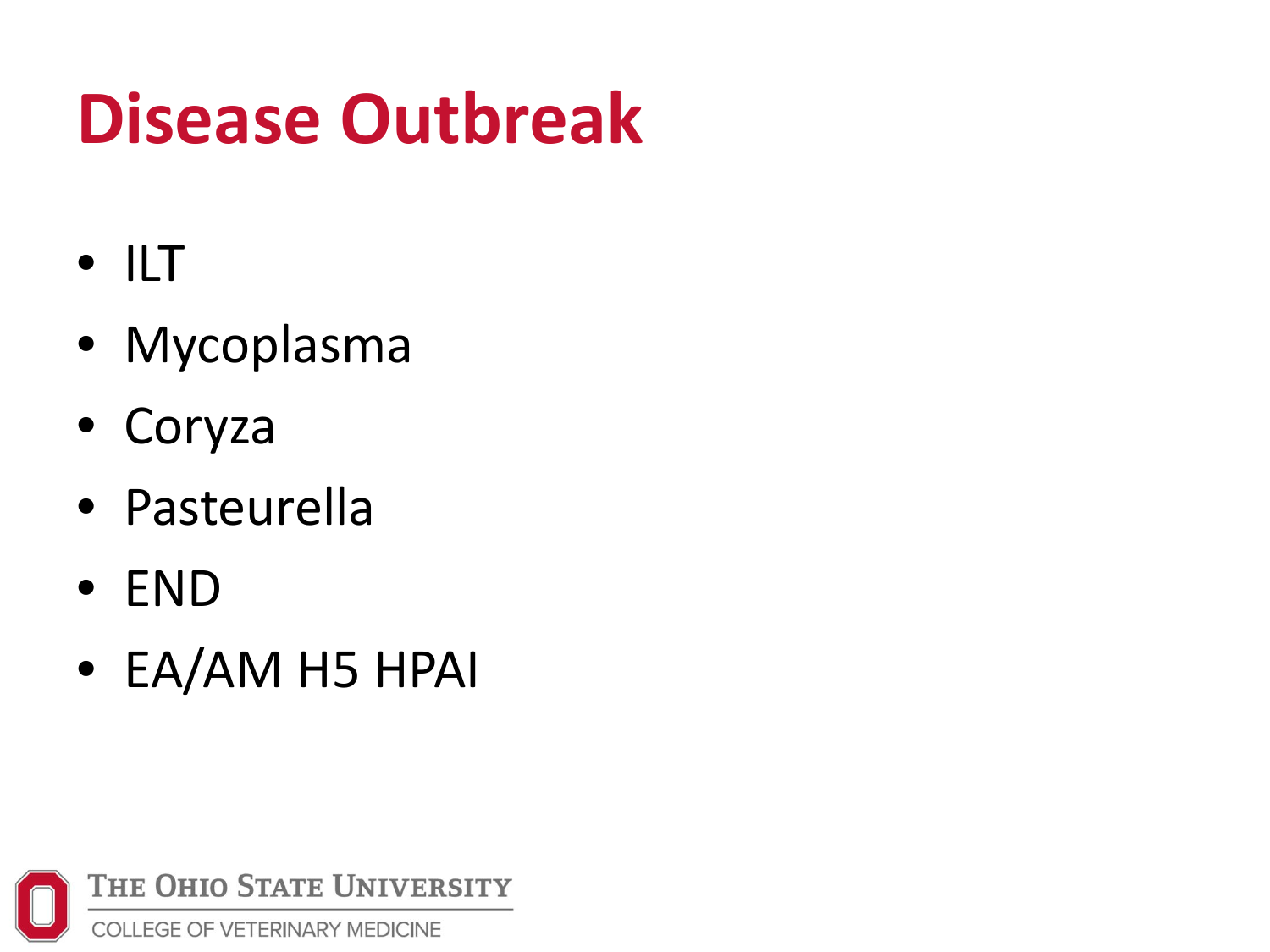# **Extension Education for Practicing Veterinarians**

- Mixed and small Animal
- Larger in number
- Well Positioned

...But

• No expertise

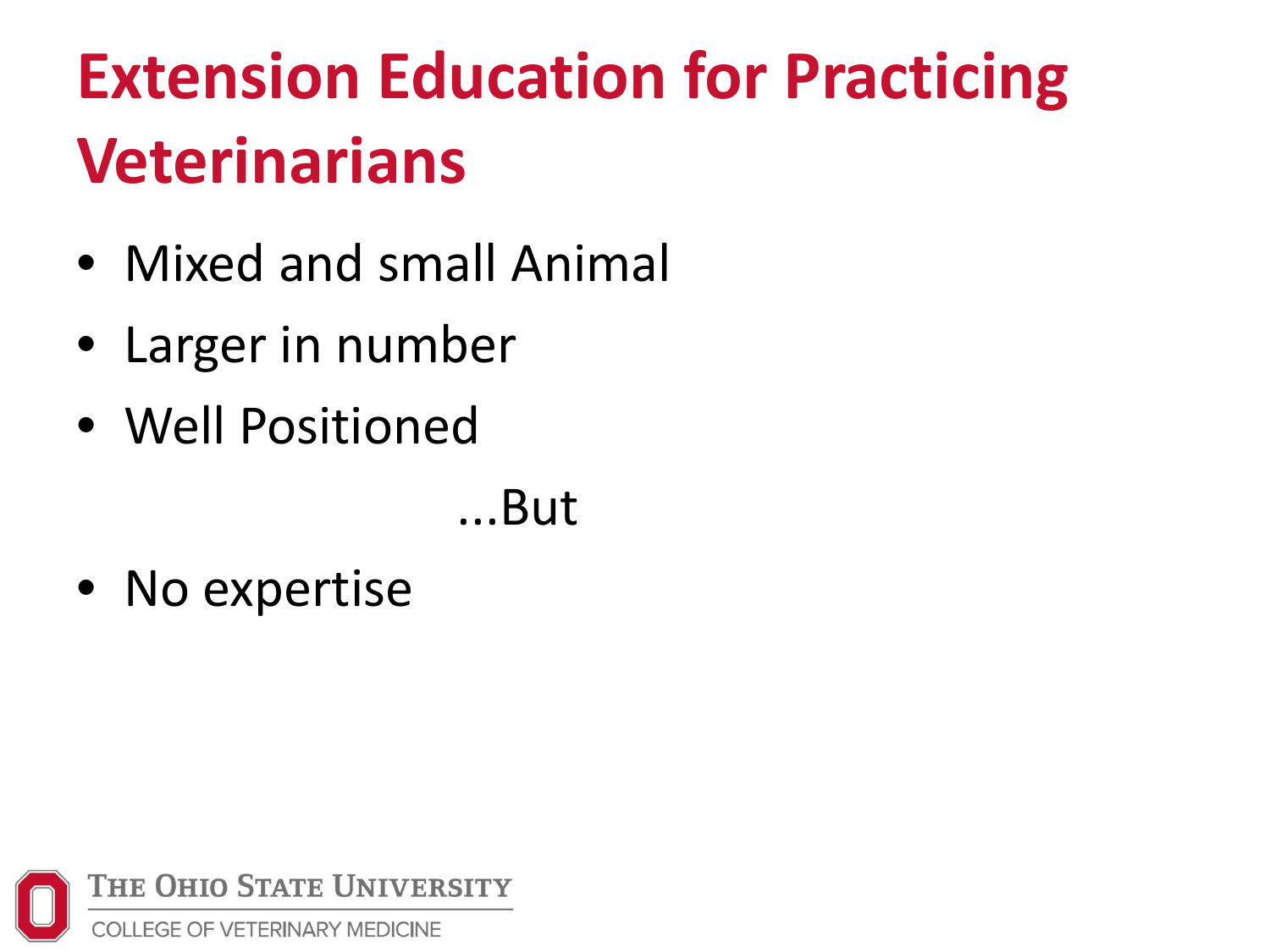# **Poultry Disease Basics Workshop**

- Infectious diseases
- Basic poultry vaccination
- Necropsy and sampling
- Individual Medicine!!
- 3 times annually
- 3 geographically convenient

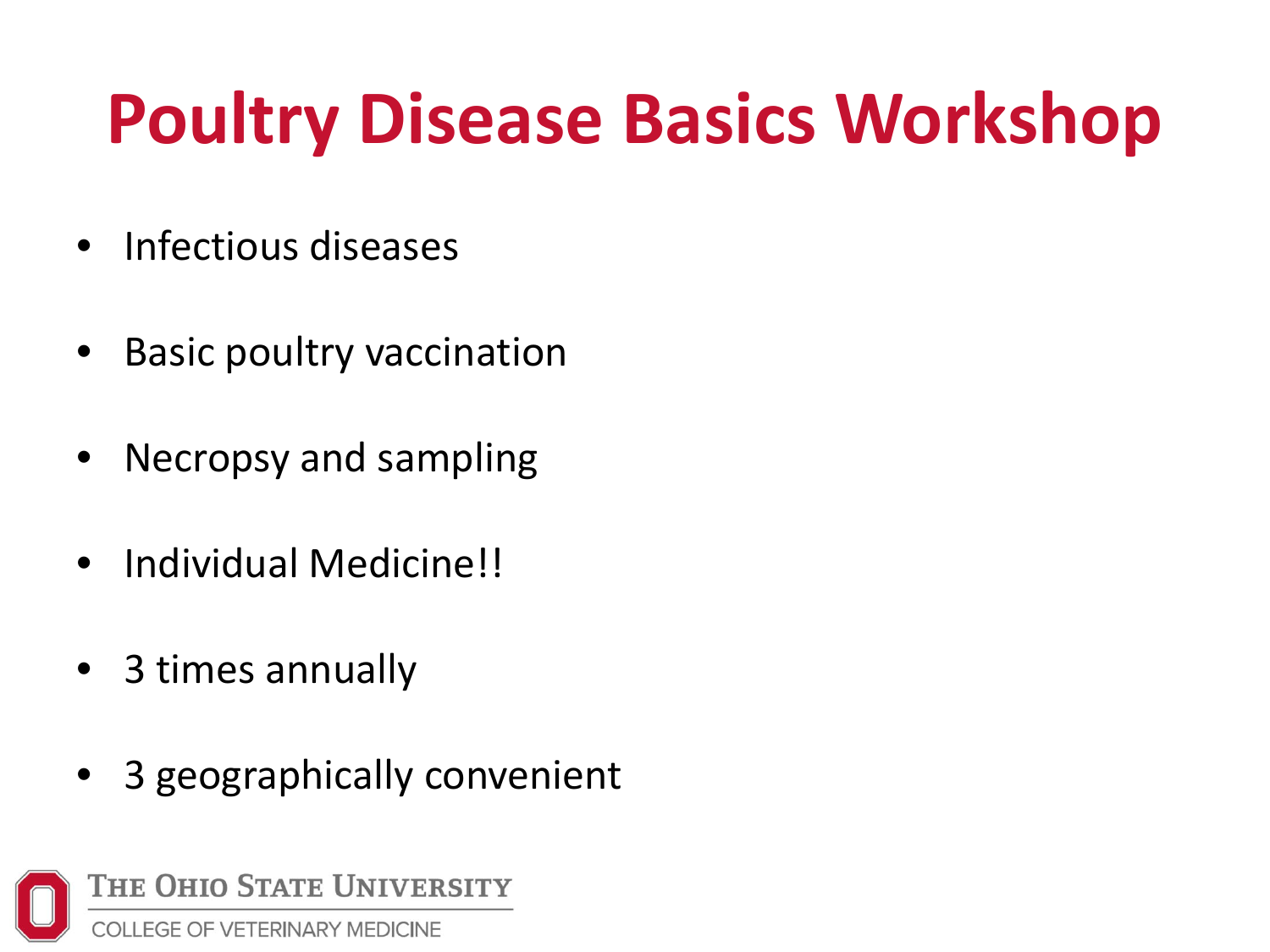## **Outcomes**

- Provide service
- Frontline network
- Access to population
- Insight into population
- Insight into disease status